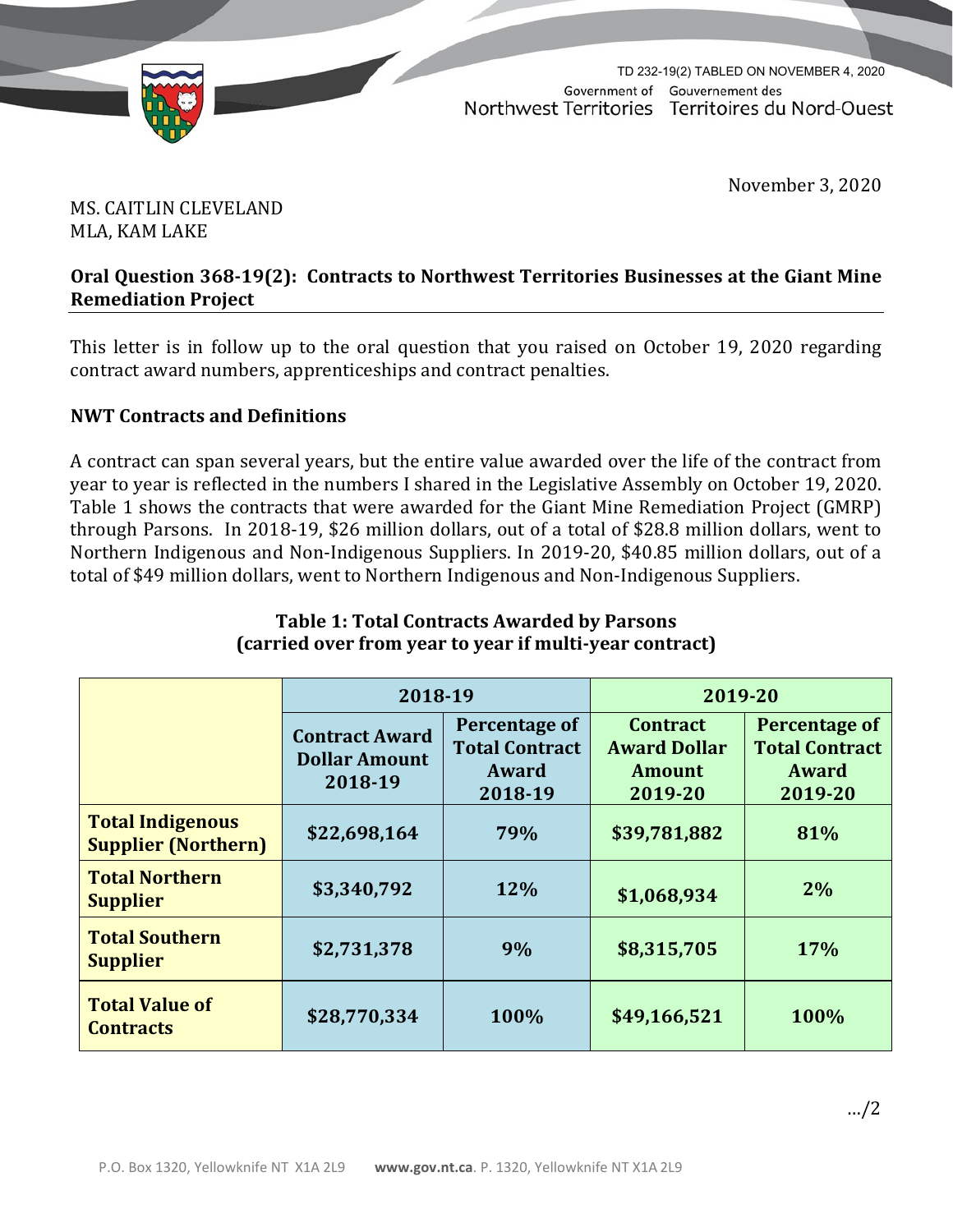The definition of *Northern Supplier*: A company with a head office, or other regional office, in any of the three territories.

The definition of *Indigenous Supplier*: As defined by the Procurement Strategy for Aboriginal  $(Indigenous)$  Business, an enterprise that is: co-operative, or not-for-profit organization in which Indigenous persons have majority ownership and control (meaning at least 51 percent), and in which, in the case of a business enterprise with six or more full time employees, at least 33 percent of the full-time employees are Indigenous persons; or, a joint venture or consortium in which an Indigenous business or Indigenous businesses as defined above have at least 51 percent ownership and control.

The 2019-20 procurement data hasn't been publicly released yet. The data shown in Table 1 provides the values of contracts awarded over their lifetime. In the 2019-20 GMRP Annual Report submitted to the Giant Mine Oversight Board (GMOB) as required by the Environmental Agreement, a table of the value billed by Parsons and its subcontractors between April 1<sup>st</sup> and March 31<sup>st</sup> will be shared. As such, values will differ from Table 1.

## **Penalties Issued on Contracts**

Currently, penalties are returned to the Receiver General of Canada. The penalties range from minimal amounts upwards to thousands of dollars depending on the commitments, achievements and overall contract value. Assessment of penalties is done at the end of the contract term.

In support of the Federal Contaminated Sites Action Plan, Crown Indigenous Relations and Northern Affairs Canada and Public Service and Procurement Canada are currently in the process of implementing newly defined and recognized internal administrative processes to manage contract deductions in a way that brings benefits back to the communities most impacted by federal contaminated sites. Until then, Giant Mine is using Contribution Agreements as a means to redirect those deductions, and other contributions, to the communities most impacted.

As an example, in 2019-20, the Government of Canada provided approximately \$957,000 in funding to positions within the Yellowknives Dene First Nation, North Slave Métis Alliance, City of Yellowknife, and Alternatives North. In addition, approximately \$450,000 was provided to the Yellowknives Dene First Nation Dechita Naowo Environmental Monitoring training program this fiscal year.